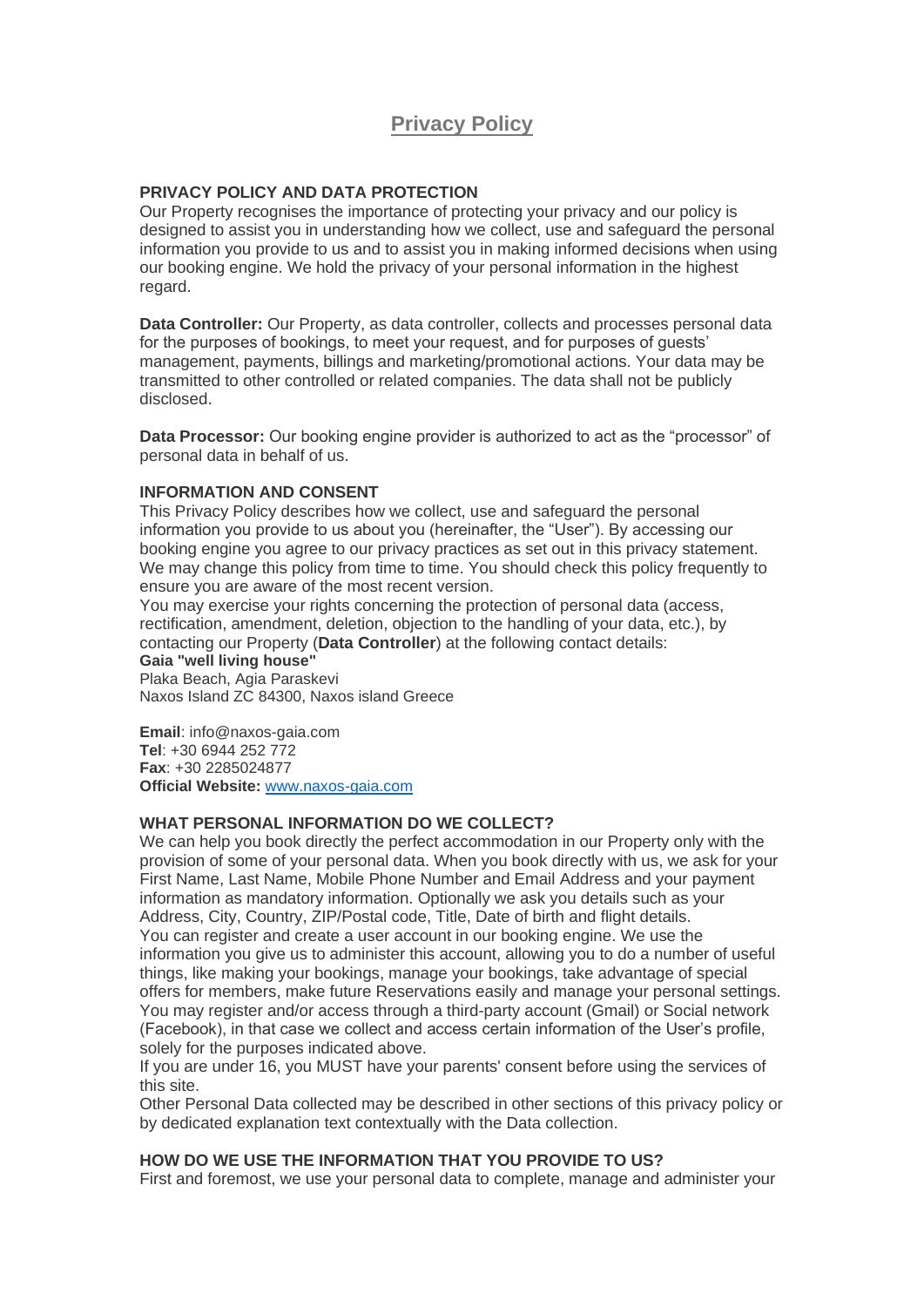online Reservation.

Our Property, as data controller, collects and processes your personal data for the purposes of

- Managing your bookings made and your requests and preferences
- Administering our business activities, provisioning of services and monitoring the use of services
- Managing payments (where applicable) and billings/invoices
- Managing and registration to our Membership and Loyalty and Rewards programs (where applicable)
- Managing marketing actions and communications by electronic and/or conventional means
- Managing surveys regarding the quality of the services provided by us

Occasionally, we may also use the information we collect to notify you about new services and special offers we think you will find valuable. You may notify us at any time if you do not wish to receive these offers.

Furthermore, such information may be shared with others on an aggregate basis.

## **PRIVACY AND PROTECTION OF PERSONAL DATA**

Our company will in no way disclose, publish, sell or exchange your personal data and information entrusted to us. In extreme cases, we may also disclose your personal data to third parties to:

- Comply with any court order or other legal obligation or public authority or when data is requested by government or law enforcement authorities;
- Enforce or apply our terms of use and any other agreements;
- Protect the rights of our property. This may include exchanging information with other companies and organisations for the purposes of fraud protection and credit risk reduction.
- •

## **DATA RETENTION**

We store your personal data on our systems for as long as is necessary for the provision of the relevant services or to fulfil the purposes described in this Privacy Policy. We may also be required to retain certain types of data for a longer period in order to comply with legal obligations or retain data in anonymous form for longer for statistical purposes.

## **USE OF COOKIES**

Access to our site involves the use of cookies. Cookies are small files of information stored on the browser of each user to that the server can recognize certain information that only the server can read. They help us to improve and deliver a better and more personalised service by enabling us to: a. Store information about your search requests, preferences, allowing us to better customise the services according to your individual interests; b. Process and Speed up your searches; and c. Recognize you when you return to the website.

You can set your browser to refuse cookies. However, you may not be able to enjoy all the facilities or book via our website if you do so.

#### **IP ADDRESSES – OTHER INFORMATION WE COLLECT**

When you visit our booking engine we automatically collect the following data as part of demographic and profile data known as traffic data:

- Technical information, including the Internet Protocol (IP address) that is used to connect your computer to the internet, browser type and version, time zone settings, and operating system and platform, Information concerning your visit, including the full Uniform Rescource Locators (URL), products you viewed or searched for, page response times, length of visits to certain pages, page interaction information (such as scrolling, clicks, and mouseovers) and methods used to browse away from the page. We will use the above information that we collect about you as part of our efforts to keep our website safe and secure and for improving our website to ensure that content is presented in the most effective manner.